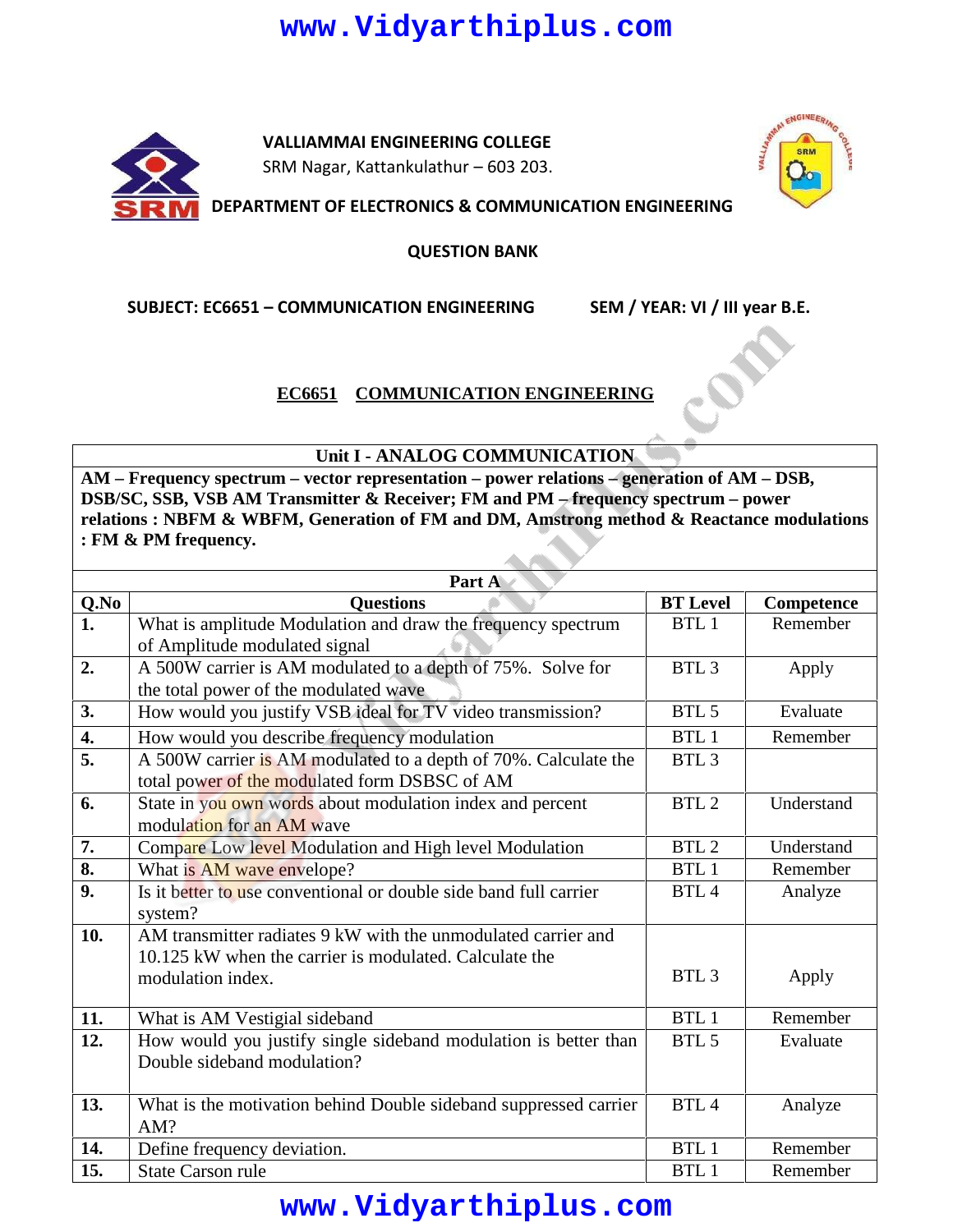|     | What would happen it Single sideband modulation is used for <b>COM</b> BTL 6 |                  |            |
|-----|------------------------------------------------------------------------------|------------------|------------|
| 16. | transmitting data                                                            |                  | Create     |
| 17. | How could you determine the modulation index of FM?                          | BTL <sub>2</sub> | Understand |
| 18. | What would result to the bandwidth of the signal when the highest            | BTL <sub>3</sub> | Apply      |
|     | audio frequency modulating the carrier is 15 KHZ and the carrier             |                  |            |
|     | frequency of an FM broadcast transmission is 100 MHZ and                     |                  |            |
|     | maximum frequency deviation is 75 KHZ                                        |                  |            |
| 19. | Write down the basic principle used in superheterdyne receivers?             | BTL 1            | Remember   |
| 20. | Draw a pre-emphasis circuit.                                                 | BTL 1            | Remember   |
| 1.  | (i) Explain the generation of frequency modulated signal using               | BTL 1            | Remember   |
|     | reactance modulation scheme with neat diagram                                | BTL <sub>2</sub> | Understand |
|     | (ii) Describe the relationship between FM and PM.                            |                  |            |
| 2.  | (i)How would you compare wideband and narrow band FM                         | BTL 5            | Evaluate   |
|     | system.                                                                      |                  |            |
|     |                                                                              | BTL 1            | Remember   |
|     | (ii)How does the phase shift method efficiently suppress the                 |                  |            |
|     | unwanted side band? explain with diagram                                     |                  |            |
| 3.  | (i) With a neat sketch diagram, explain the operation of Armstrong           | BTL 1            | Remember   |
|     | frequency modulation system.                                                 |                  |            |
|     |                                                                              |                  |            |
|     | (ii) Illustrate the operation of VSB transmission                            | BTL 1            | Remember   |
| 4.  | (i) Derive an expression for AM wave and its power relation.                 | BTL <sub>3</sub> | Apply      |
|     |                                                                              |                  |            |
|     | (ii) What are the advantages of single sideband modulation                   | BTL 1            |            |
|     | technique? Explain any one method of SSB generation.                         |                  | Remember   |
|     |                                                                              |                  |            |
|     |                                                                              |                  |            |
| 5.  | (i) Derive an expression for the narroband FM wave.                          | BTL 1            | Remember   |
|     |                                                                              |                  |            |
|     | (ii) Explain the Armstrong method of FM generation.                          | BTL <sub>2</sub> | Understand |
|     |                                                                              |                  |            |
| 6.  | The anode dissipation of a class C power amplifier is 944 Watta              | BTL <sub>3</sub> | Apply      |
|     | when modulation depth is 60%, the efficiency of a power                      |                  |            |
|     | amplifiers is $60\%$ , while that the modulator is 25% find                  |                  |            |
|     | (i) The Carrier power and modulator tube dissipation when                    |                  |            |
|     | modulation depth is 100%                                                     |                  |            |
|     | (ii) The AF output and rating of the modulation value to affect              |                  |            |
|     | 100% modulation                                                              |                  |            |
|     |                                                                              |                  |            |
|     | (iii) Overall efficiency at 60% modulation depth                             |                  |            |
| 7.  | 1. Explain in detail Armstrong method of FM generation and                   | BTL 2            | Understand |
|     | compare NBFM and WBFM.                                                       |                  |            |
|     |                                                                              |                  |            |
|     | Discuss the coherent detection of $DSB - sc$ modulated wave with a           | BTL <sub>2</sub> | Understand |
|     | block diagram of detector and explain                                        |                  |            |
| 8.  | (i) Explain the principle of indirect method of frequency                    | BTL1             | Remember   |
|     | modulation with neat sketch. (8)                                             |                  |            |
|     |                                                                              |                  |            |
|     | (ii) A carrier wave of 10 MHZ is amplitude modulated to 50%                  |                  |            |
|     | level with a tone of 5000 HZ. Sketch the waveform and                        | BTL3             | Apply      |
|     | amplitude distribution in time and frequency domain. Assume                  |                  |            |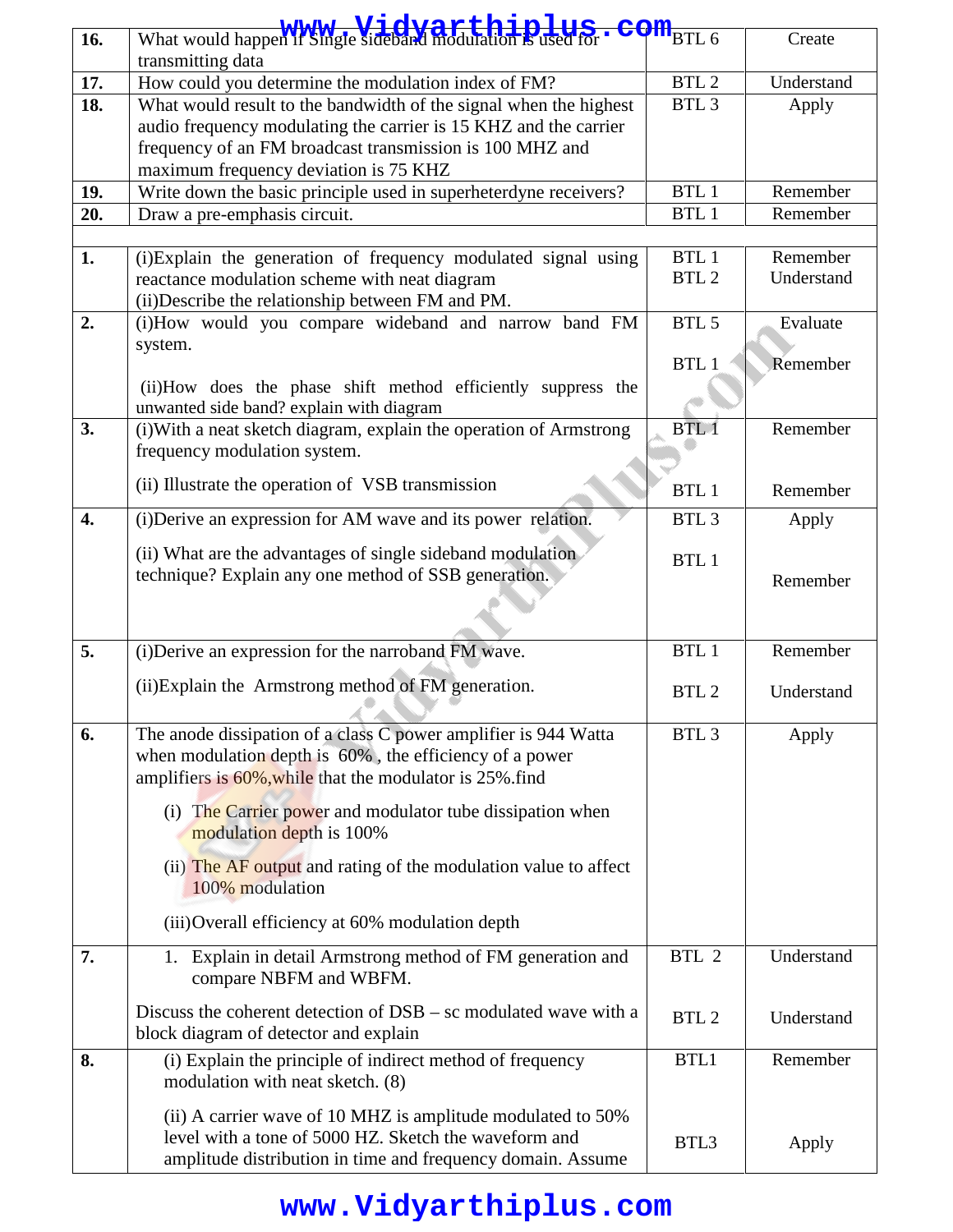|     | carrier amplitude as 10 v Vidyarthiplus.com                     |                  |            |  |  |
|-----|-----------------------------------------------------------------|------------------|------------|--|--|
| 9.  | (i) Draw the block diagram for generation and demodulation of a |                  |            |  |  |
|     | VSB signal and explain the principle of operation.              | BTL <sub>3</sub> | Apply      |  |  |
|     | (ii) With suitable sketch discuss about square law detector.    | BTL <sub>2</sub> | Understand |  |  |
| 10. | What could be done to suppress unwanted sideband in AM          | BTL 6            | Create     |  |  |
|     | transmission? Discuss the working of any one of them            |                  |            |  |  |

#### **UNIT II DIGITAL COMMUNICATION**

**Pulse modulations – concepts of sampling and sampling theormes, PAM, PWM, PPM, PTM, quantization and coding : DCM, DM, slope overload error. ADM, DPCM, OOK systems – ASK, FSK, PSK, BSK, QPSK, QAM, MSK, GMSK, applications of Data communication.**

### **PART A**

| Q.No | <b>Questions</b>                                                                     | <b>BT</b> Level  | <b>Competence</b> |
|------|--------------------------------------------------------------------------------------|------------------|-------------------|
| 1.   | What are the elements of Digital Communication systems?                              | BTL <sub>4</sub> | Analyze           |
| 2.   | What is Pulse Width modulation?                                                      | BTL 1            | Remember          |
| 3.   | How does the phase of the carrier vary for the message $m(n)$ =<br>$\{1,0,1,1,0,1\}$ | BTL <sub>3</sub> | Apply             |
| 4.   | Define Slope overload noise. How it is reduced                                       | BTL 1            | Remember          |
| 5.   | How will you choose the nyquist rate for signal $f(t) = \sin(200t)$                  | BTL <sub>3</sub> |                   |
| 6.   | Draw a pulse position modulated wave                                                 | BTL 1            | Remember          |
| 7.   | How will you obtain PPM from PWM                                                     | BTL 6            | Create            |
| 8.   | How would you compare QPSK and MSK systems                                           | BTL <sub>2</sub> |                   |
| 9.   | What are the different pulse modulation techniques? Discuss their<br>advantages      | BTL 1            | Remember          |
| 10.  | What is meant by aliasing?                                                           | BTL <sub>2</sub> | Understand        |
| 11.  | State the applications of FSK                                                        | BTL 1            | Remember          |
| 12.  | What could be done to minimize quantization error?                                   | BTL 6            | Create            |
| 13.  | What would result if delta modulation has variable step size                         | BTL <sub>3</sub> | Apply             |
| 14.  | What is the motive behind preferring a large dynamic range                           | BTL <sub>4</sub> | Analyze           |
| 15.  | Compare the performance of ASK, PSK and FSK                                          | BTL <sub>2</sub> | Understand        |
| 16.  | Can you elaborate on the reason for striving for less granular noise                 | BTL 6            |                   |
| 17.  | What is OOK?                                                                         | BTL 1            | Remember          |
| 18.  | What is the main idea of sampling above Nyquist sampling rate?                       | BTL <sub>2</sub> | Understand        |
| 19.  | What facts would you select to prove PCM is more reliable than<br><b>PPM</b>         | BTL 5            | Evaluate          |
| 20.  | Can you distinguish between QAM and PAM                                              | BTL <sub>4</sub> |                   |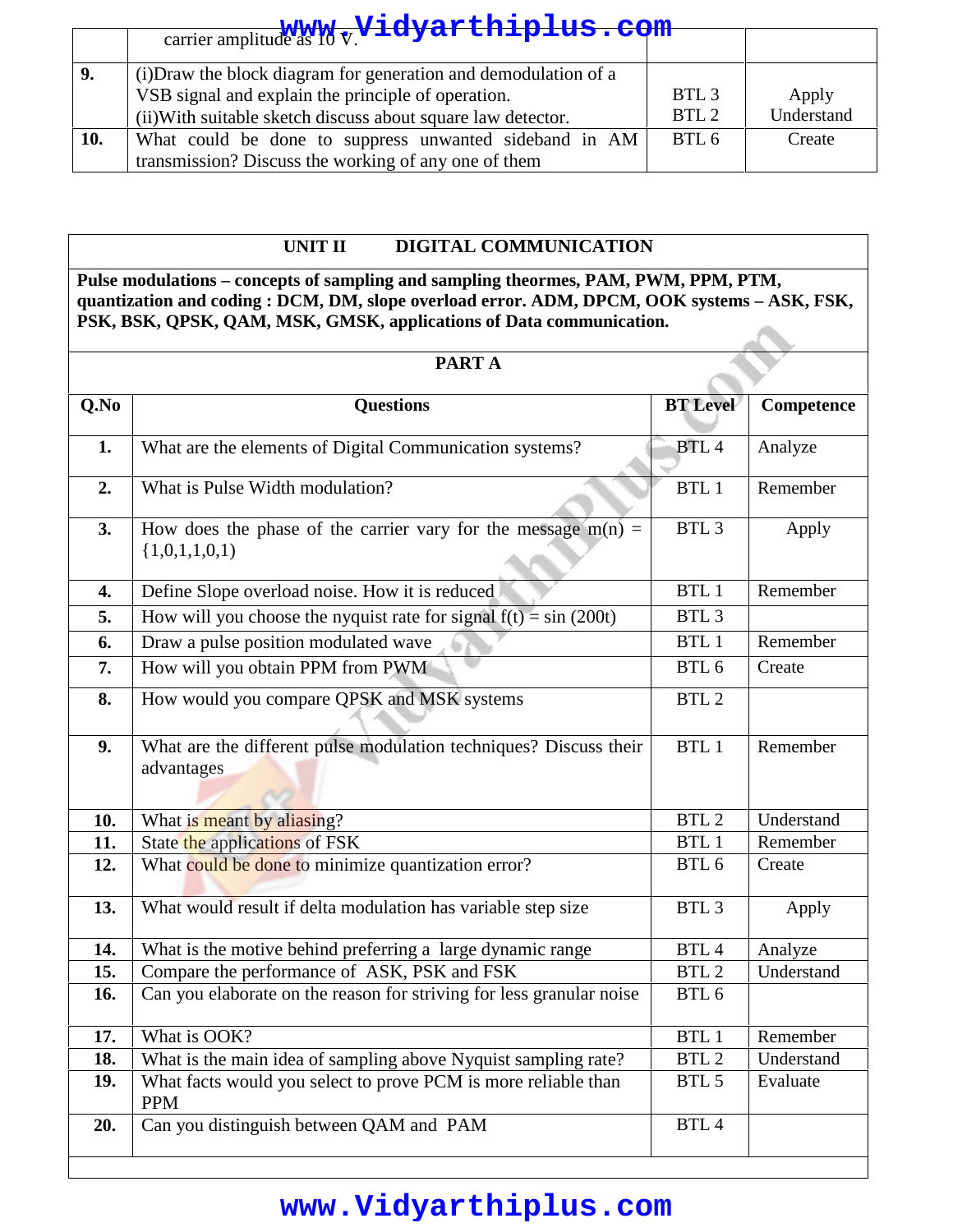|     | www.Vidyarthiplus.com                                                                                                      |                  |            |
|-----|----------------------------------------------------------------------------------------------------------------------------|------------------|------------|
| 1.  | With a neat block diagram explain the PAM modulation and<br>demodulation process and derive an expression for PAM wave and | BTL 1            | Remember   |
|     | depth of modulation                                                                                                        |                  |            |
| 2.  | (i) Explain working principle of ASK modulator and detector with<br>neat diagram.                                          | BTL 1            | Remember   |
|     | (ii) Draw ASK, FSK, PSK signal to transmit the data stream<br>1111000111.                                                  | BTL <sub>3</sub> | Apply      |
| 3.  | (i) With neat sketch explain the generation of delta modulated<br>sinal and derive the expression for SNR.                 | BTL 1            | Remember   |
|     | (ii) State the drawbacks of DM and suggest a method to<br>overcome it.                                                     | BTL 1            | Remember   |
| 4.  | Explain the QPSK modulation scheme with its constellation<br>diagram                                                       | BTL <sub>1</sub> | Remember   |
| 5.  | Briefly describe the concept of QAM and draw the constellation<br>diagram of 16 QAM.                                       | BTL <sub>2</sub> | Understand |
| 6.  | How does ADM differ from DM? Support from your answer with<br>block diagram and waveforms                                  | BTL <sub>4</sub> | Analyze    |
| 7.  | (i) What is DPSK? discuss its operation with the required diagrams.                                                        | BTL 1            | Remember   |
|     | (ii)Compare PCM and DPCM techniques                                                                                        | BTL <sub>4</sub> |            |
| 8.  | (i)State and prove sampling theorem.                                                                                       | BTL <sub>1</sub> | Remember   |
|     | (ii) Explain the generation of PWM and PPM waves.                                                                          | BTL 1            | Remember   |
| 9.  | (i)Compare PCM and DM.                                                                                                     | BTL <sub>4</sub> | Analyze    |
|     | (ii) Explain the concept of BPSK and QPSK techniques in data<br>communication.                                             | BTL <sub>4</sub> | Analyze    |
| 10. | Discuss the advantages of digital communications and explain<br>QPSK and QAM techniques with neat diagram                  | BTL <sub>2</sub> | Understand |

### **UNIT III SOURCE CODES, LINE CODES & ERROR CONTROL**

**Primary communication – entropy, properties, BSC, BEC, source coding : Shaum, Fao, Huffman coding : noiseless coding theorum, BW – SNR trade off codes: NRZ, RZ, AMI, HDBP, ABQ, MBnB codes : Efficiency of transmissions, error control codes and applications: convolutions & block codes.**

**PART A**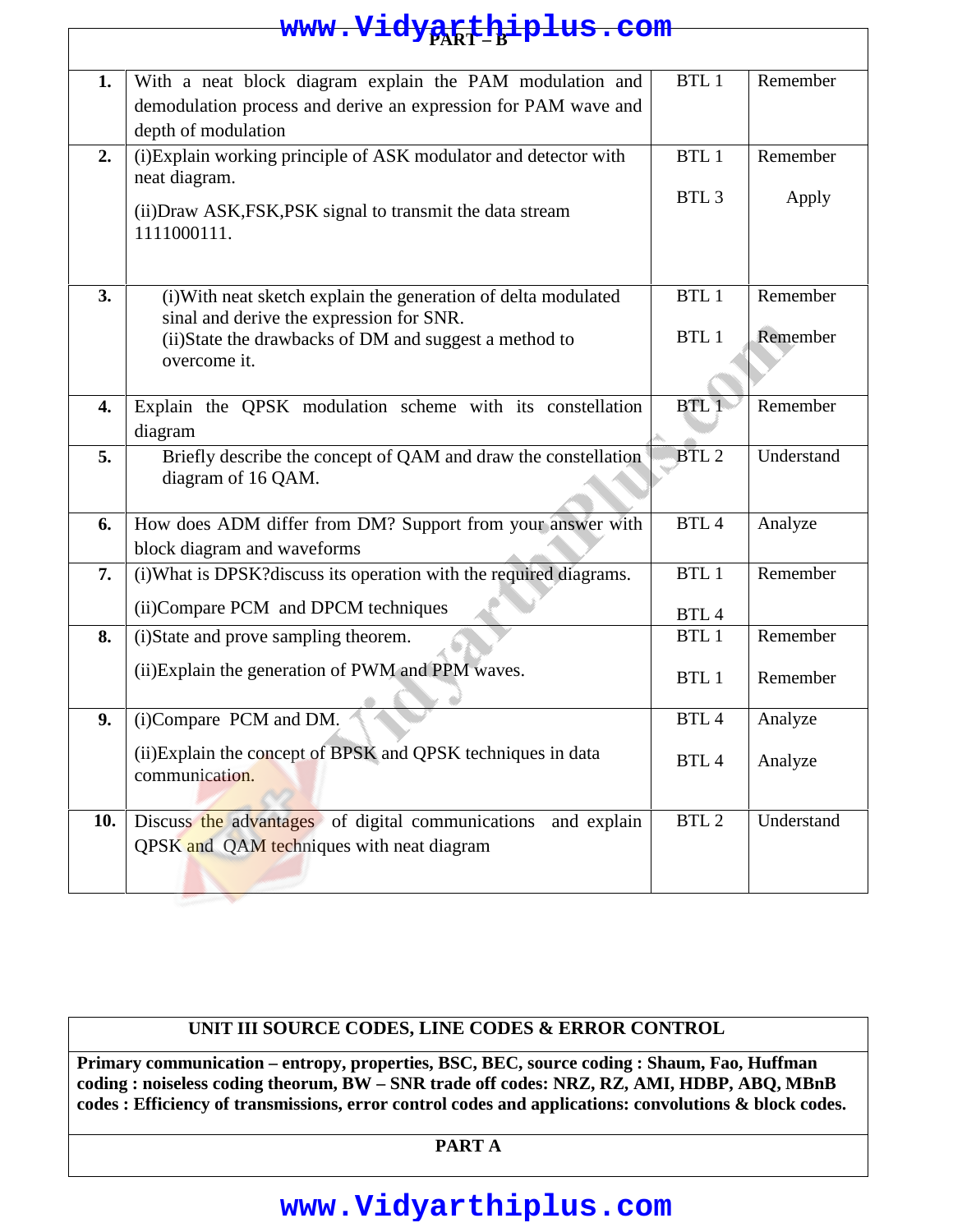| Q.No | www. Hidyarthiplus. com Level                                                                                                                                                    |                  | Competence |
|------|----------------------------------------------------------------------------------------------------------------------------------------------------------------------------------|------------------|------------|
| 1.   | What is the main idea of Huffman Coding? 1                                                                                                                                       | BTL <sub>2</sub> | Understand |
| 2.   | What are the features of Huffman Coding1                                                                                                                                         | BTL 1            | Remember   |
| 3.   | How channel capacity is related to bandwidth 1                                                                                                                                   | BTL <sub>4</sub> | Analyze    |
| 4.   | How will you disprove mathematically than entropy decreases                                                                                                                      | BTL 5            |            |
|      | with uncertainty in information                                                                                                                                                  |                  |            |
| 5.   | Compare between NRZ and RZ?                                                                                                                                                      | BTL <sub>2</sub> | Understand |
| 6.   | Draw the RZ signaling format of given binary sequence 1101001                                                                                                                    | BTL <sub>3</sub> | Apply      |
| 7.   | What are the features of convolutional codes?                                                                                                                                    | BTL 1            | Remember   |
| 8.   | What can you say about information rate?                                                                                                                                         | BTL <sub>2</sub> | Understand |
| 9.   | Mention the significance of AMI code?                                                                                                                                            | BTL <sub>4</sub> | Analyze    |
| 10.  | An event has six possible outcomes with probabilities $\{1/2, 1/4,$<br>1/8, 1/16, 1/32, 1/32}. Solve for the entropy of the system.                                              | BTL <sub>3</sub> | Apply      |
| 11.  | What is prefix code?                                                                                                                                                             | BTL 1            | Remember   |
| 12.  | Define linear block codes and Error control coding                                                                                                                               | BTL 1            | Remember   |
| 13.  | How would you estimate information rate                                                                                                                                          | BTL 6            | Create     |
| 14.  | Solve for channel capacity of binary synchronous channel with<br>error probability of 0.2?                                                                                       | BTL <sub>3</sub> | Apply      |
| 15.  | State channel coding theorem.                                                                                                                                                    | BTL1             | Remember   |
| 16.  | What would happen to entropy if all symbols are equiprobable                                                                                                                     | BTL 6            | Create     |
| 17.  | What is channel redundancy                                                                                                                                                       | BTL 1            | Remember   |
| 18.  | How could you determine mutual information from entropy                                                                                                                          | BTL <sub>2</sub> | Understand |
| 19.  | List some of the error control codes                                                                                                                                             | BTL 1            | Remember   |
| 20.  | Name the source coding techniques                                                                                                                                                | BTL 1            | Remember   |
|      | $PART - B$                                                                                                                                                                       |                  |            |
| 1.   | (i) Brief the properties of entropy.                                                                                                                                             | BTL 1            | Remember   |
|      | (ii) Five symbols of the alphabet of discrete memory less source and<br>their probabilities are given below.<br>$S = \{S0 s1 s2 s3 s4\}$<br>$P(S) = \{0.4, 0.2, 0.2, 0.1, 0.1\}$ | BTL <sub>3</sub> | Apply      |
|      | Code the symbols using Huffman coding                                                                                                                                            |                  |            |
| 2.   | (i)Briefly discuss on various error control codes and explain in                                                                                                                 | BTL <sub>2</sub> | Understand |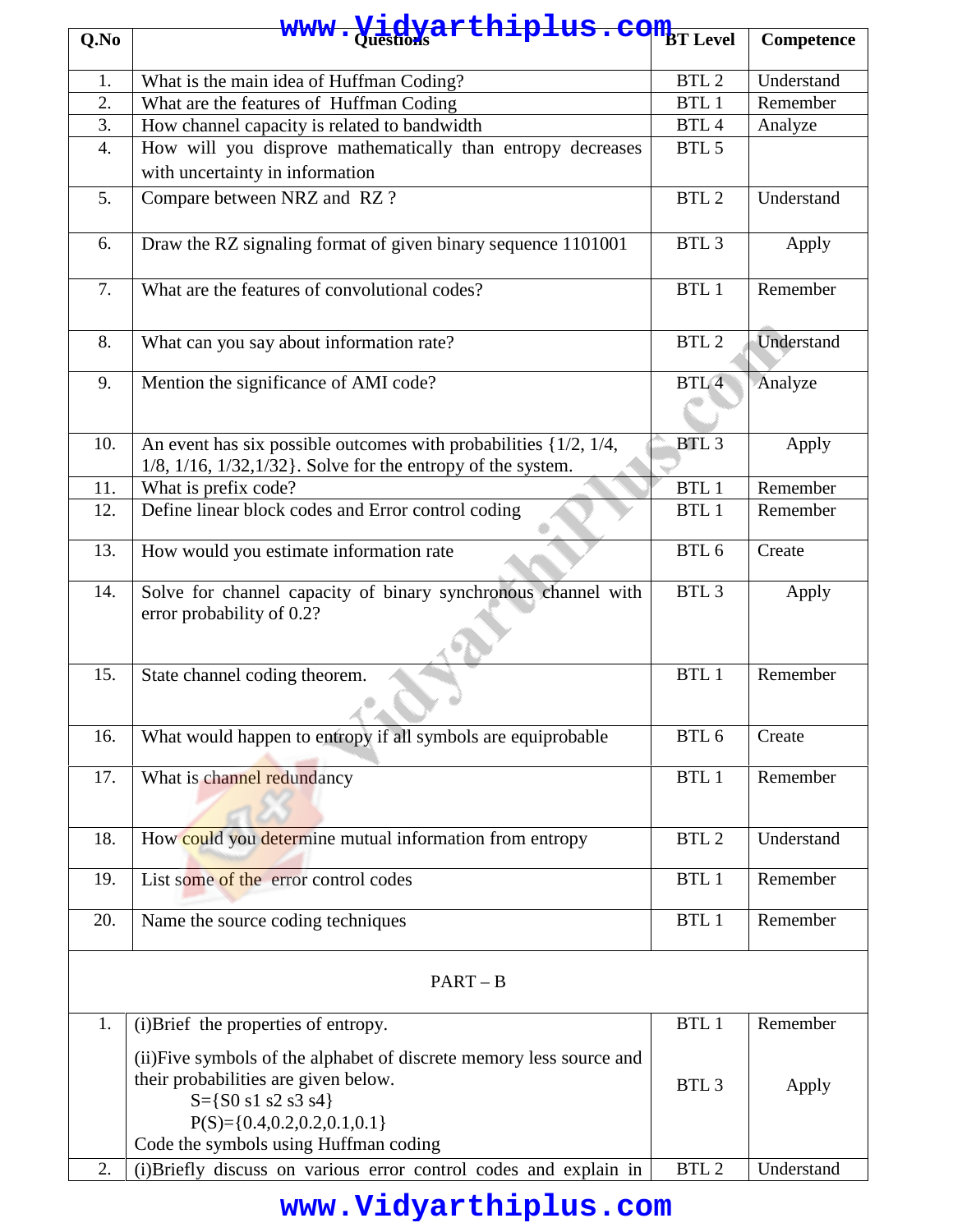| detail with one example for convolution code. hiplus. com-<br>BTL <sub>3</sub><br>(ii) Draw the polar, unipolar and Manchester NRZ line code format<br>for an information ${101101}$<br>BTL 1<br>3.<br>(i) Write in detail the procedure of Shannon – fano coding scheme.<br>(ii)Apply the above Shannon – fano algorithm to a source which<br>BTL <sub>3</sub><br>generates symbols $x1, x2, x3, x4$ with the probabilities $1/8, 1/2, 1/4$<br>and 1/8 respectively and determine the coding efficiency.<br>BTL <sub>4</sub><br>(i)Compare the coding schemes HDBP and MBNP codes in terms<br>Analyze<br>4.<br>of bandwidth, SNR and transmission efficiency.<br>(ii) Describe bandwidth trade off.<br>BTL 2<br>BTL <sub>2</sub><br>5.<br>(i) Describe bandwidth- SNR trade off problem of coding.<br>(ii) Discuss any one of the decoding methods of convolutional<br>BTL <sub>2</sub><br>coding precisely.<br>BTL <sub>1</sub><br>Explain the coding and decoding process of block codes.<br>6.<br>(i) With suitable examples , explain Shannon fano encoding scheme.<br>BTL 1<br>7.<br>(ii) Explain Huffman coding with suitable example.<br>BTL 1<br>With suitable examples, explain the various line coding techniques<br>BTL 1<br>8.<br>(i) Discuss in detail binary symmetric channel and binary erasure<br>BTL <sub>3</sub><br>9.<br>channel.<br>(ii) Propose a solusion for encoding the following seven messages<br>BTL 6<br>Create<br>with probabilities indicated to achieve data compression<br>Symbol<br>S <sub>0</sub><br>$S_1$<br>$S_2$<br>$S_1$<br>$S_4$<br>$S_{5}$<br>$S_{\epsilon}$<br>Probability<br>0.25<br>0.125<br>0.125<br>0.125<br>0.0625<br>0.25<br>0.0625<br>BTL 1<br>(i) Explain the concept of block codes and coding efficiency.<br>10.<br>(ii)Find the Huffman code for the following seven messages with<br>probabilities as indicated.<br>BTL <sub>3</sub><br>Apply<br>Symbol<br>$S_t$<br>$S_{2}$<br>$S_1$<br>$S_4$<br>$S_{5}$<br>$S_0$<br>$S_{\varepsilon}$<br>Probability<br>0.25<br>0.25<br>0.125<br>0.125<br>0.125<br>0.0625<br>0.0625 |  | Apply      |
|------------------------------------------------------------------------------------------------------------------------------------------------------------------------------------------------------------------------------------------------------------------------------------------------------------------------------------------------------------------------------------------------------------------------------------------------------------------------------------------------------------------------------------------------------------------------------------------------------------------------------------------------------------------------------------------------------------------------------------------------------------------------------------------------------------------------------------------------------------------------------------------------------------------------------------------------------------------------------------------------------------------------------------------------------------------------------------------------------------------------------------------------------------------------------------------------------------------------------------------------------------------------------------------------------------------------------------------------------------------------------------------------------------------------------------------------------------------------------------------------------------------------------------------------------------------------------------------------------------------------------------------------------------------------------------------------------------------------------------------------------------------------------------------------------------------------------------------------------------------------------------------------------------------------------------------------------------------------------------------------------------------------------------------------------------------------------|--|------------|
|                                                                                                                                                                                                                                                                                                                                                                                                                                                                                                                                                                                                                                                                                                                                                                                                                                                                                                                                                                                                                                                                                                                                                                                                                                                                                                                                                                                                                                                                                                                                                                                                                                                                                                                                                                                                                                                                                                                                                                                                                                                                              |  |            |
|                                                                                                                                                                                                                                                                                                                                                                                                                                                                                                                                                                                                                                                                                                                                                                                                                                                                                                                                                                                                                                                                                                                                                                                                                                                                                                                                                                                                                                                                                                                                                                                                                                                                                                                                                                                                                                                                                                                                                                                                                                                                              |  | Remember   |
|                                                                                                                                                                                                                                                                                                                                                                                                                                                                                                                                                                                                                                                                                                                                                                                                                                                                                                                                                                                                                                                                                                                                                                                                                                                                                                                                                                                                                                                                                                                                                                                                                                                                                                                                                                                                                                                                                                                                                                                                                                                                              |  | Apply      |
|                                                                                                                                                                                                                                                                                                                                                                                                                                                                                                                                                                                                                                                                                                                                                                                                                                                                                                                                                                                                                                                                                                                                                                                                                                                                                                                                                                                                                                                                                                                                                                                                                                                                                                                                                                                                                                                                                                                                                                                                                                                                              |  |            |
|                                                                                                                                                                                                                                                                                                                                                                                                                                                                                                                                                                                                                                                                                                                                                                                                                                                                                                                                                                                                                                                                                                                                                                                                                                                                                                                                                                                                                                                                                                                                                                                                                                                                                                                                                                                                                                                                                                                                                                                                                                                                              |  | Understand |
|                                                                                                                                                                                                                                                                                                                                                                                                                                                                                                                                                                                                                                                                                                                                                                                                                                                                                                                                                                                                                                                                                                                                                                                                                                                                                                                                                                                                                                                                                                                                                                                                                                                                                                                                                                                                                                                                                                                                                                                                                                                                              |  | Understand |
|                                                                                                                                                                                                                                                                                                                                                                                                                                                                                                                                                                                                                                                                                                                                                                                                                                                                                                                                                                                                                                                                                                                                                                                                                                                                                                                                                                                                                                                                                                                                                                                                                                                                                                                                                                                                                                                                                                                                                                                                                                                                              |  | Understand |
|                                                                                                                                                                                                                                                                                                                                                                                                                                                                                                                                                                                                                                                                                                                                                                                                                                                                                                                                                                                                                                                                                                                                                                                                                                                                                                                                                                                                                                                                                                                                                                                                                                                                                                                                                                                                                                                                                                                                                                                                                                                                              |  | Remember   |
|                                                                                                                                                                                                                                                                                                                                                                                                                                                                                                                                                                                                                                                                                                                                                                                                                                                                                                                                                                                                                                                                                                                                                                                                                                                                                                                                                                                                                                                                                                                                                                                                                                                                                                                                                                                                                                                                                                                                                                                                                                                                              |  | Remember   |
|                                                                                                                                                                                                                                                                                                                                                                                                                                                                                                                                                                                                                                                                                                                                                                                                                                                                                                                                                                                                                                                                                                                                                                                                                                                                                                                                                                                                                                                                                                                                                                                                                                                                                                                                                                                                                                                                                                                                                                                                                                                                              |  | Remember   |
|                                                                                                                                                                                                                                                                                                                                                                                                                                                                                                                                                                                                                                                                                                                                                                                                                                                                                                                                                                                                                                                                                                                                                                                                                                                                                                                                                                                                                                                                                                                                                                                                                                                                                                                                                                                                                                                                                                                                                                                                                                                                              |  | Remember   |
|                                                                                                                                                                                                                                                                                                                                                                                                                                                                                                                                                                                                                                                                                                                                                                                                                                                                                                                                                                                                                                                                                                                                                                                                                                                                                                                                                                                                                                                                                                                                                                                                                                                                                                                                                                                                                                                                                                                                                                                                                                                                              |  | Apply      |
|                                                                                                                                                                                                                                                                                                                                                                                                                                                                                                                                                                                                                                                                                                                                                                                                                                                                                                                                                                                                                                                                                                                                                                                                                                                                                                                                                                                                                                                                                                                                                                                                                                                                                                                                                                                                                                                                                                                                                                                                                                                                              |  |            |
|                                                                                                                                                                                                                                                                                                                                                                                                                                                                                                                                                                                                                                                                                                                                                                                                                                                                                                                                                                                                                                                                                                                                                                                                                                                                                                                                                                                                                                                                                                                                                                                                                                                                                                                                                                                                                                                                                                                                                                                                                                                                              |  |            |
|                                                                                                                                                                                                                                                                                                                                                                                                                                                                                                                                                                                                                                                                                                                                                                                                                                                                                                                                                                                                                                                                                                                                                                                                                                                                                                                                                                                                                                                                                                                                                                                                                                                                                                                                                                                                                                                                                                                                                                                                                                                                              |  |            |
|                                                                                                                                                                                                                                                                                                                                                                                                                                                                                                                                                                                                                                                                                                                                                                                                                                                                                                                                                                                                                                                                                                                                                                                                                                                                                                                                                                                                                                                                                                                                                                                                                                                                                                                                                                                                                                                                                                                                                                                                                                                                              |  | Remember   |
|                                                                                                                                                                                                                                                                                                                                                                                                                                                                                                                                                                                                                                                                                                                                                                                                                                                                                                                                                                                                                                                                                                                                                                                                                                                                                                                                                                                                                                                                                                                                                                                                                                                                                                                                                                                                                                                                                                                                                                                                                                                                              |  |            |
|                                                                                                                                                                                                                                                                                                                                                                                                                                                                                                                                                                                                                                                                                                                                                                                                                                                                                                                                                                                                                                                                                                                                                                                                                                                                                                                                                                                                                                                                                                                                                                                                                                                                                                                                                                                                                                                                                                                                                                                                                                                                              |  |            |
|                                                                                                                                                                                                                                                                                                                                                                                                                                                                                                                                                                                                                                                                                                                                                                                                                                                                                                                                                                                                                                                                                                                                                                                                                                                                                                                                                                                                                                                                                                                                                                                                                                                                                                                                                                                                                                                                                                                                                                                                                                                                              |  |            |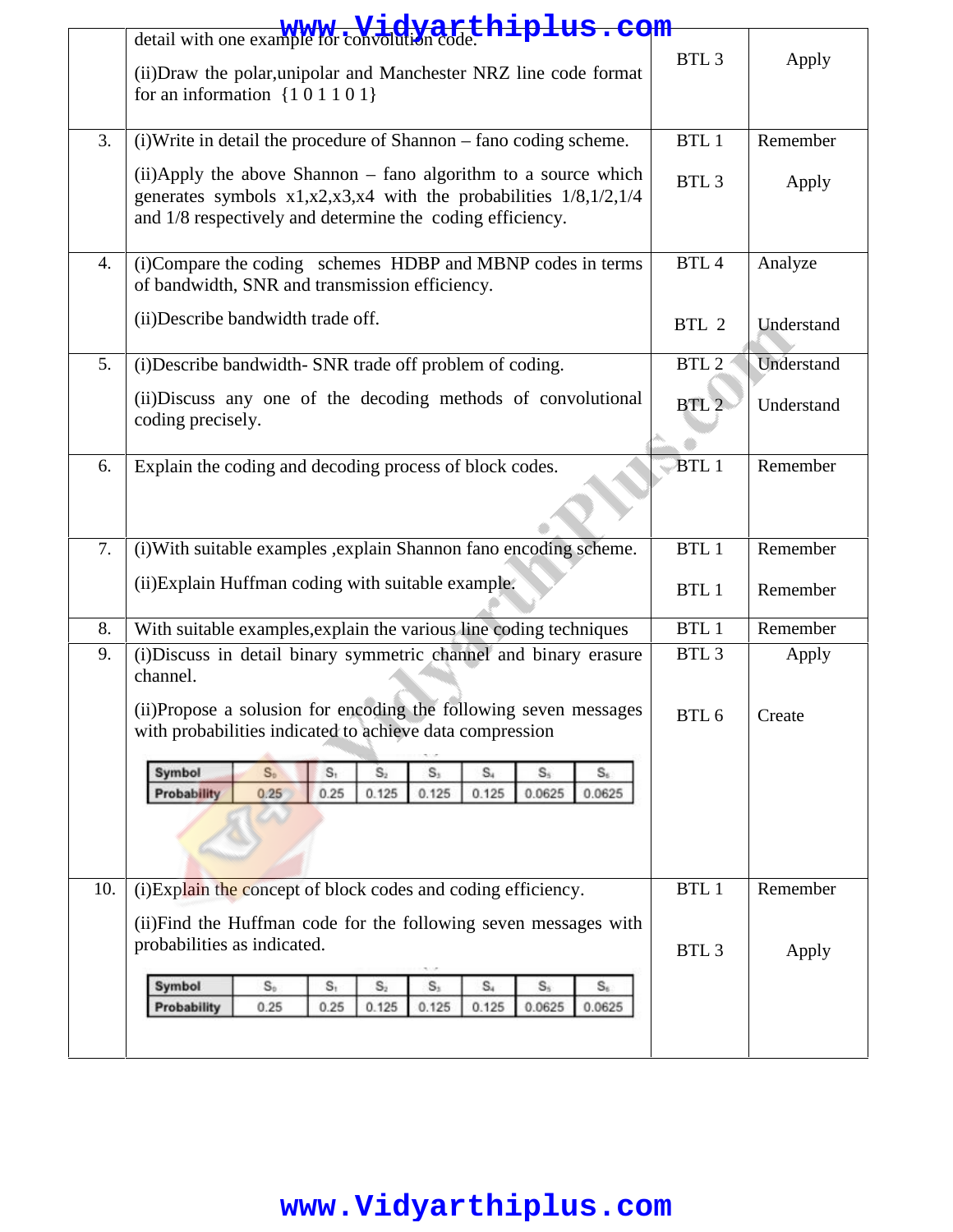### **UNIT IV MULTIPLE ACCESS TECHNIQUES**

COM

#### **UNIT IV MULTIPLE ACCESS TECHNIQUES**

SS&MA techniques : FDMA, TDMA, CDMA, SDMA application in wire and wireless communication :Advantages (merits)

| PART A |                                                                      |                  |            |
|--------|----------------------------------------------------------------------|------------------|------------|
| Q. No  | <b>Questions</b>                                                     | <b>BT</b> Level  | Competence |
| 1.     | What are the loss producing mechanisms in a wireless channel         | BTL 1            | Remember   |
| 2.     | List the merits and demerits of CDMA?                                | BTL 1            | Remember   |
| 3.     | Give out the merits of TDMA system.                                  | BTL <sub>2</sub> | Understand |
| 4.     | Define FDMA.                                                         | BTL 1            | Remember   |
| 5.     | Distinguish between FDMA and TDMA?                                   | BTL <sub>4</sub> | Analyze    |
| 6.     | What is SDMA. What are the advantages of SDMA?                       | BTL 1            | Remember   |
| 7.     | Can you identify Near-far problem?                                   | BTL <sub>3</sub> | Apply      |
| 8.     | Draw the block diagram of typical FDMA system?                       | BTL1             | Remember   |
| 9.     | What is meant by multiple access and mention a few MA<br>techniques? | BTL <sub>2</sub> | Understand |
| 10.    | Compare the advantages of FDMA over TDMA?                            | BTL <sub>4</sub> | Analyze    |
| 11.    | List the applications of SDMA in wire and wireless                   | BTL 1            | Remember   |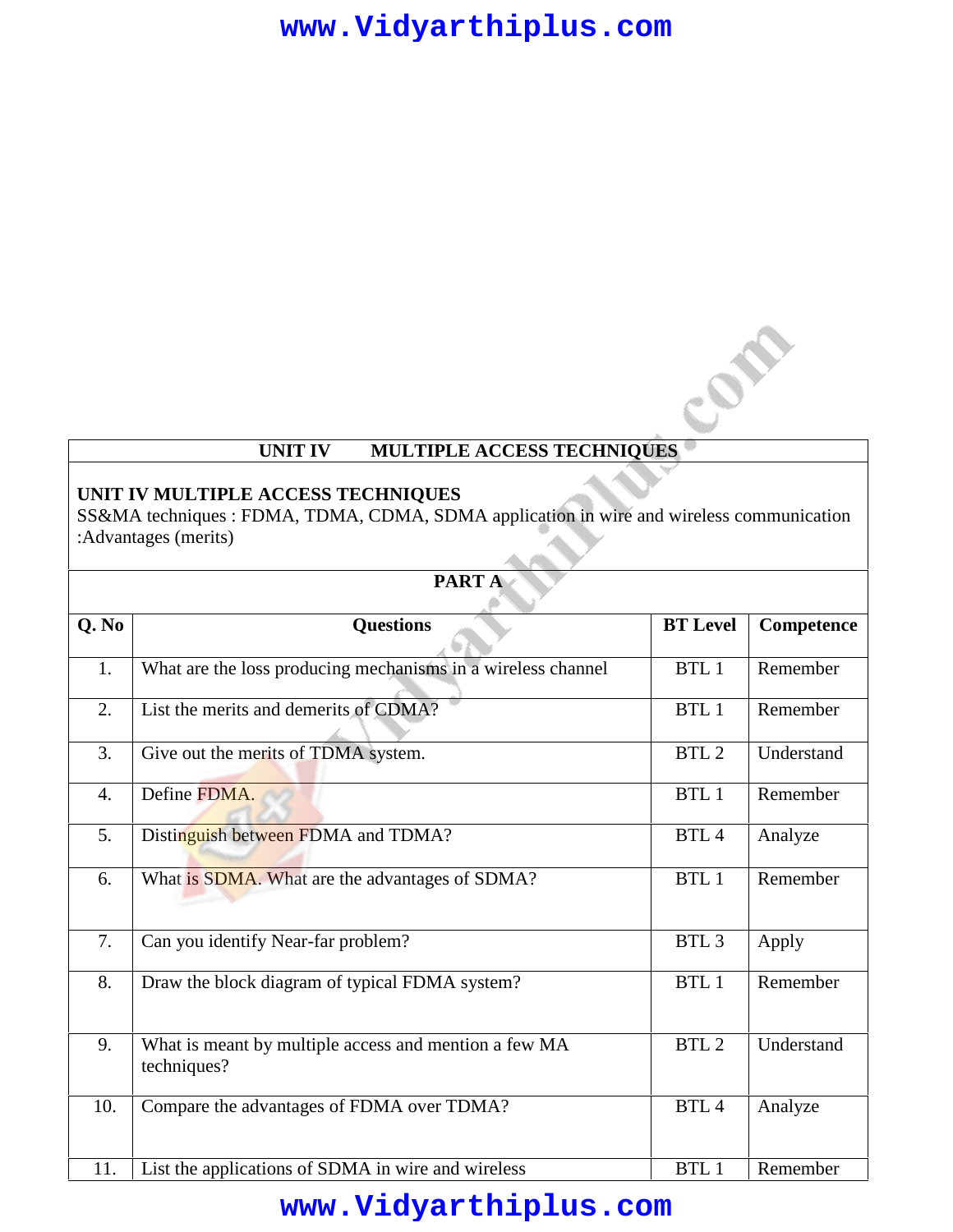|     | www.Vidyarthiplus.com<br>communication.                                                                                                                                      |                  |            |
|-----|------------------------------------------------------------------------------------------------------------------------------------------------------------------------------|------------------|------------|
| 12. | Demonstrate the advantages of CDMA.                                                                                                                                          | BTL <sub>2</sub> | Understand |
| 13. | Discuss the applications of CDMA                                                                                                                                             | BTL <sub>2</sub> | Understand |
| 14. | Analyze the applications of multiple access technique in wired<br>communication.                                                                                             | BTL <sub>3</sub> | Apply      |
| 15. | How would you use multiple access technique in satellite link.                                                                                                               | BTL <sub>3</sub> | Apply      |
| 16. | Categorize multiple access techniques.                                                                                                                                       | BTL <sub>4</sub> | Analyze    |
| 17. | Compare CDMA and SDMA.                                                                                                                                                       | BTL 5            | Evaluate   |
| 18. | Explain the drawbacks of TDMA                                                                                                                                                | BTL 5            | Evaluate   |
| 19. | Formulate the popular coding sequences of CDMA                                                                                                                               | BTL 6            | Create     |
| 20. | Estimate multiplexing.                                                                                                                                                       | BTL 6            | Create     |
|     | $PART - B$                                                                                                                                                                   |                  |            |
| 1.  | Consider that a source is transmitting equiprobable 1/0 at<br>a.<br>the rate of 1063 b/s and the probability of error is $Pe =$<br>1/16. Determine the rate of transmission. | BTL 6            | Create     |
|     | b. Discuss the BSC and BEC with their channel diagram and<br>transition matrix.                                                                                              | BTL <sub>2</sub> | Understand |
| 2.  | Explain the BSC and BEC with their channel diagram and<br>transition matrix.                                                                                                 | BTL 5            | Evaluate   |
| 3.  | Draw and explain the block diagram of transmitter and receiver of<br>CDMA.                                                                                                   | BTL 1            | Remember   |
| 4.  | What is SDMA? Explain the transmitter and receiver of SDMA.                                                                                                                  | BTL 1            | Remember   |
| 5.  | Evaluate the various multiple access accesss techniques used in<br>wireless communication with their merits and demerits.                                                    | BTL 5            | Evaluate   |
| 6.  | With neat block diagram explain the frequency division multiple<br>access technique. Discuss its application in communication.                                               | BTL <sub>4</sub> | Analyze    |
| 7.  | (i) Describe the application of FDMA in wireless communication.                                                                                                              | BTL <sub>3</sub> | Apply      |
| 8.  | (ii)Compare the performance of CDMA with FDMA and TDMA.                                                                                                                      | BTL <sub>4</sub> | Analyze    |
| 9.  | (i) Demonstrate the operation of a typical TDMA system with<br>neat block diagram.                                                                                           | BTL <sub>2</sub> | Understand |
|     | (ii) Compare TDMA with FDMA.                                                                                                                                                 | BTL <sub>3</sub> | Apply      |
| 10. | Discuss the concept of CDMA techniques and mention its merits<br>and demerits.                                                                                               | BTL <sub>2</sub> | Understand |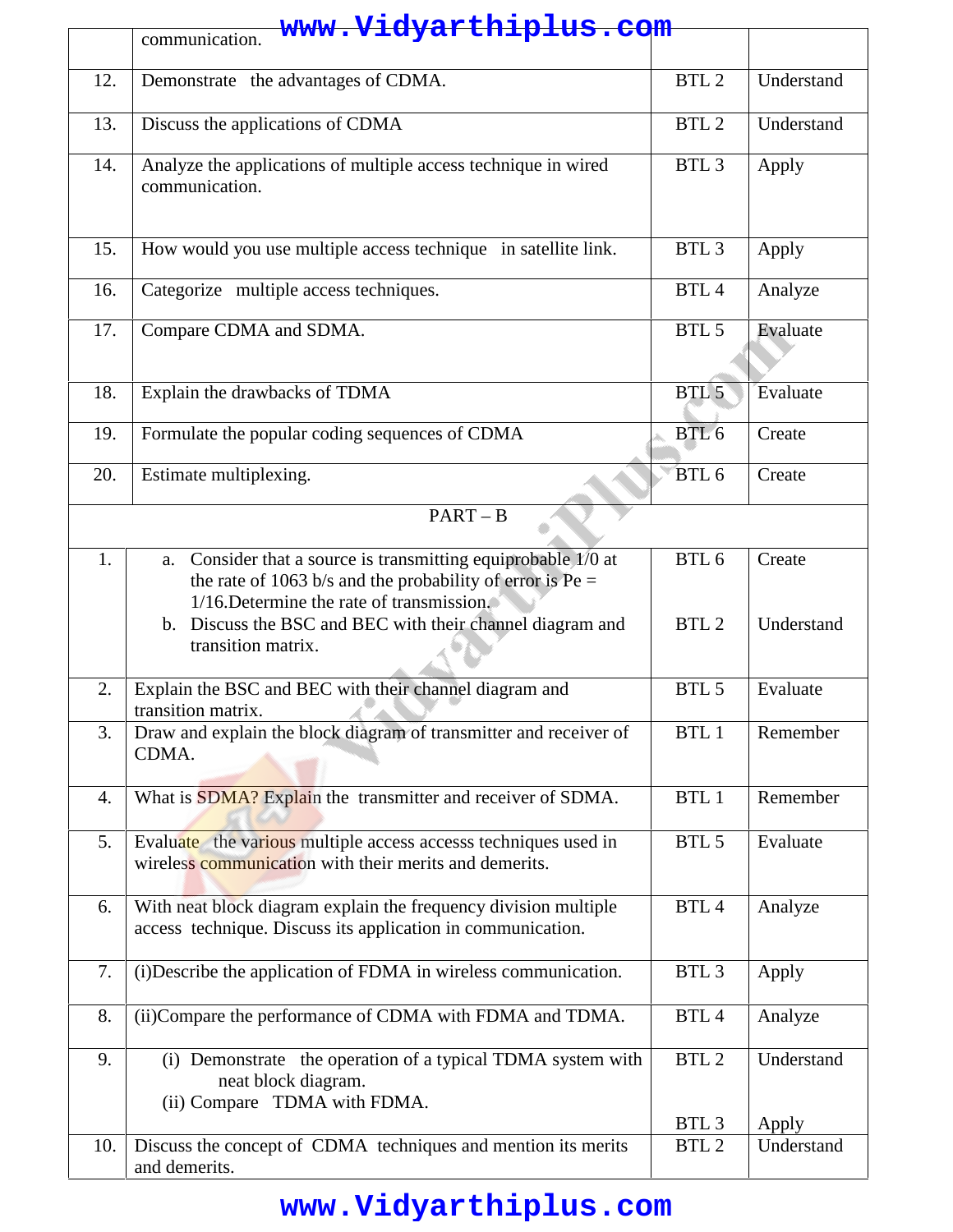### **UNIT V SATELLITE, OPTICAL FIBER – POWERLINE, SCADA**

Orbits : types of satellites : frequency used link establishment, MA techniques used in satellite communication, earth station; aperture actuators used in satellite – Intelsat and Insat: fibers – types: sources, detectors used, digital filters, optical link: power line carrier communications: SCADA **PART A**

| Q.No     | <b>Questions</b>                                                                    | <b>BT</b> Level  | Competence |
|----------|-------------------------------------------------------------------------------------|------------------|------------|
| 1.       | Define azimuth angle.                                                               | BTL 1            | Remember   |
| 2.       | What is the necessity of cladding for an optical fibre?                             | BTL 1            | Remember   |
| 3.       | Classify the types of sources and detectors used in optical fiber                   | BTL <sub>2</sub> | Understand |
|          | communication systems                                                               | BTL <sub>2</sub> | Understand |
| 4.<br>5. | What is meant by power line carrier communication?                                  | BTL <sub>4</sub> |            |
|          | What are the major categories of satellite?                                         |                  | Analyze    |
| 6.       | What are types of optical fiber cable available?                                    | BTL 1            | Remember   |
| 7.       | List the essential components of satellite systems?                                 | BTL <sub>4</sub> | Analyze    |
| 8.       | Define line of nodes.                                                               | BTL 1            | Remember   |
| 9.       | Illustrate geo-synchronous orbit and geo-synchronous satellite                      | BTL <sub>3</sub> | Apply      |
| 10.      | Estimate the uplink and downlink frequencies used in satellite<br>communication.    | BTL 5            | Evaluate   |
| 11.      | Evaluate the merits and de-merits of geosynchronous satellite.                      | BTL 5            | Evaluate   |
| 12.      | How would you classify optical fiber mode structure?                                | BTL <sub>4</sub> | Analyze    |
| 13.      | Define a fiber optic system.                                                        | BTL 1            | Remember   |
| 14.      | What is refractive index.                                                           | BTL 1            | Remember   |
| 15.      | Compare single mode and multi-mode propagation.                                     | BTL2             | Understand |
| 16.      | What is meant by acceptance angle.                                                  | BTL <sub>2</sub> | Understand |
| 17.      | Discuss numerical aperture and Snell's law.                                         | BTL 6            | Create     |
| 18.      | Elaborate modal dispersion.                                                         | BTL 6            | Create     |
| 19.      | Summarize the principle function of an earth station transmitter of<br>a satellite? | BTL2             | Understand |
| 20.      | Identify the advantages of laser optical source over LED?                           | BTL <sub>3</sub> | Apply      |
|          | <b>PART-B</b>                                                                       |                  |            |
| 1.       | i)Compare optical fiber with RF cable.                                              | BTL <sub>2</sub> | Understand |